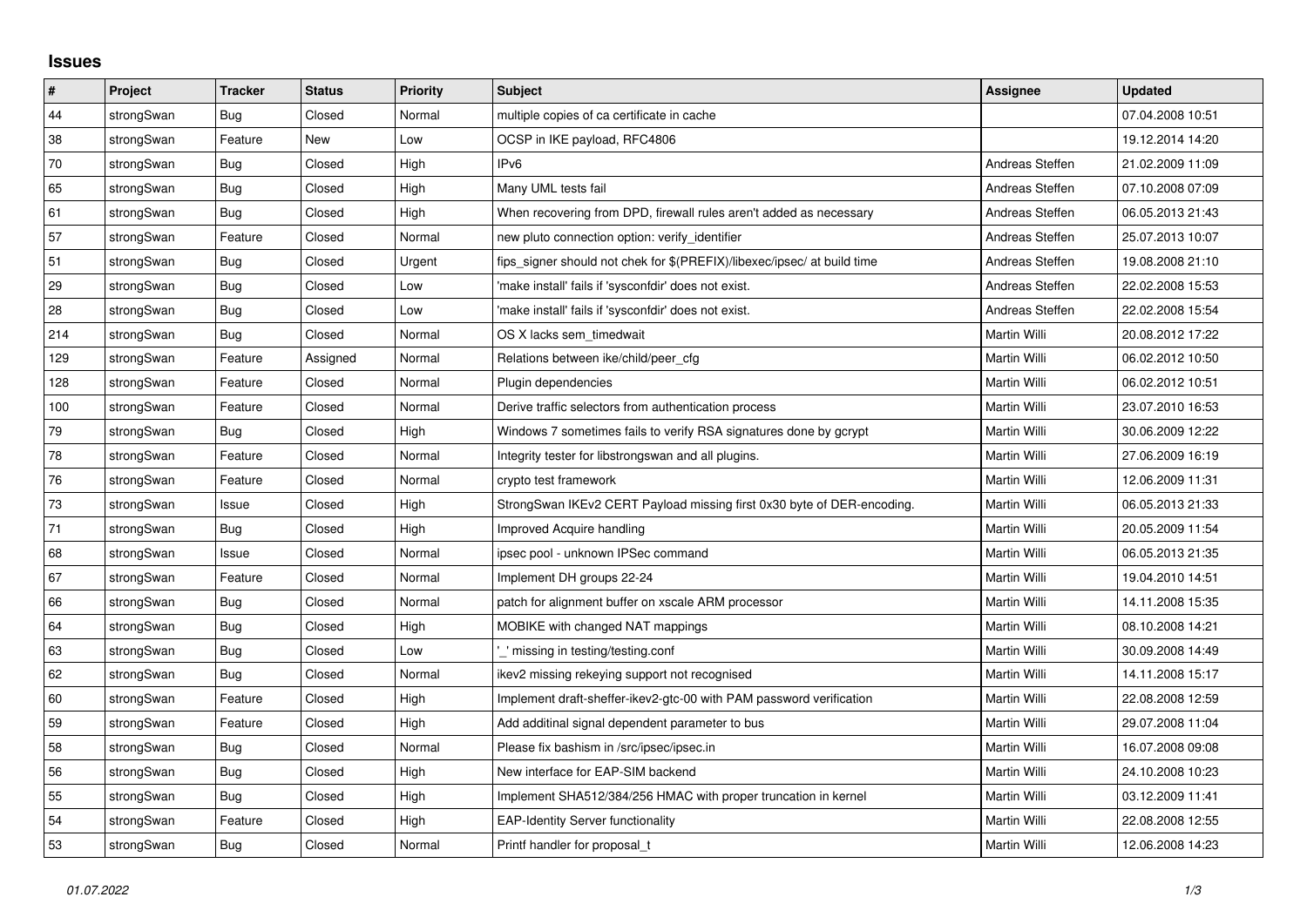| $\vert$ # | Project    | <b>Tracker</b> | <b>Status</b> | Priority | <b>Subject</b>                                               | <b>Assignee</b>     | <b>Updated</b>   |
|-----------|------------|----------------|---------------|----------|--------------------------------------------------------------|---------------------|------------------|
| 50        | strongSwan | <b>Bug</b>     | Closed        | High     | plutostderrlog option missing                                | Martin Willi        | 11.05.2008 10:10 |
| 49        | strongSwan | Bug            | Closed        | High     | starter log directly to terminal                             | Martin Willi        | 30.04.2009 10:18 |
| 48        | strongSwan | Feature        | Closed        | High     | Parallel trustchain verification                             | <b>Martin Willi</b> | 16.04.2008 11:33 |
| 47        | strongSwan | Feature        | Closed        | High     | <b>RNG API</b>                                               | Martin Willi        | 16.04.2008 11:27 |
| 46        | strongSwan | Feature        | Closed        | High     | DNS resolving for hosts in ike_cfg                           | Martin Willi        | 09.06.2008 09:34 |
| 45        | strongSwan | <b>Bug</b>     | Closed        | High     | Failure to open SQLite database crashes charon               | Martin Willi        | 07.04.2008 09:16 |
| 43        | strongSwan | Bug            | Closed        | High     | missing certificate_identity in SQL database causes segfault | Martin Willi        | 07.04.2008 10:08 |
| 42        | strongSwan | Feature        | Closed        | High     | CFG attribute handler framework                              | Martin Willi        | 28.04.2009 10:23 |
| 41        | strongSwan | Feature        | Closed        | High     | CFG attribute provider framework                             | Martin Willi        | 16.04.2008 11:24 |
| 40        | strongSwan | Feature        | Closed        | High     | NetworkManager support                                       | Martin Willi        | 22.08.2008 12:54 |
| 39        | strongSwan | Feature        | Rejected      | High     | Configuration support in Manager                             | Martin Willi        | 04.07.2014 11:07 |
| 36        | strongSwan | <b>Bug</b>     | Closed        | High     | strongswan-4.2.0 does not compile with uclibc                | Martin Willi        | 04.04.2008 13:51 |
| 35        | strongSwan | Bug            | Closed        | High     | ikev2/ocsp-no-signer-cert scenario segfaults                 | <b>Martin Willi</b> | 02.04.2008 09:45 |
| 34        | strongSwan | <b>Bug</b>     | Closed        | High     | ikev2/multi-level-ca-loop segfaults                          | Martin Willi        | 31.03.2008 09:19 |
| 33        | strongSwan | Bug            | Closed        | High     | ikev2/crl-revoked scenario broken                            | <b>Martin Willi</b> | 19.03.2008 19:02 |
| 32        | strongSwan | <b>Bug</b>     | Closed        | High     | ikev2/rw-no-idr scenario fails                               | Martin Willi        | 19.03.2008 11:13 |
| 31        | strongSwan | <b>Bug</b>     | Closed        | High     | ikev2/rw-eap-aka-rsa scenario fails                          | Martin Willi        | 19.03.2008 15:25 |
| 30        | strongSwan | Feature        | Closed        | High     | Certificate caching                                          | Martin Willi        | 02.04.2008 14:50 |
| 27        | strongSwan | Feature        | Closed        | High     | Create a database API                                        | Martin Willi        | 19.02.2008 15:16 |
| 26        | strongSwan | <b>Bug</b>     | Closed        | High     | Port all tools to new crypto/credential APIs                 | Martin Willi        | 21.03.2008 18:04 |
| 25        | strongSwan | Feature        | Closed        | High     | alternative crypto implementation                            | Martin Willi        | 31.05.2008 09:49 |
| 24        | strongSwan | Feature        | Closed        | High     | Update doxygen documentation                                 | Martin Willi        | 22.02.2008 16:07 |
| 23        | strongSwan | Feature        | Closed        | Low      | PKCS#11 based smartcard implementation                       | Martin Willi        | 12.10.2010 13:42 |
| 22        | strongSwan | Feature        | Closed        | High     | OCSP support                                                 | Martin Willi        | 10.03.2008 18:41 |
| 21        | strongSwan | Feature        | Closed        | High     | CRL support                                                  | Martin Willi        | 10.03.2008 18:40 |
| 20        | strongSwan | Feature        | Closed        | High     | Pluggable fetcher plugins                                    | <b>Martin Willi</b> | 18.02.2008 09:58 |
| 19        | strongSwan | Feature        | Closed        | High     | Include EAP-MD5 into trunk                                   | Martin Willi        | 13.12.2007 09:48 |
| $18$      | strongSwan | Feature        | Closed        | High     | Merge EAP-AKA module into trunk                              | Martin Willi        | 13.12.2007 09:47 |
| 17        | strongSwan | Feature        | Closed        | High     | Pluggable crypto modules                                     | Martin Willi        | 15.02.2008 09:36 |
| 16        | strongSwan | Feature        | Closed        | High     | Generic plugin architecture                                  | Martin Willi        | 15.02.2008 09:37 |
| 15        | strongSwan | Feature        | Closed        | High     | Implement rauthentication using RFC4478                      | Martin Willi        | 30.11.2007 14:55 |
| 14        | strongSwan | Feature        | Closed        | High     | Initiate/Terminate IKE_SAs                                   | Martin Willi        | 13.11.2007 14:04 |
| 13        | strongSwan | Feature        | Closed        | High     | Implement a modular credential framework                     | Martin Willi        | 15.02.2008 09:36 |